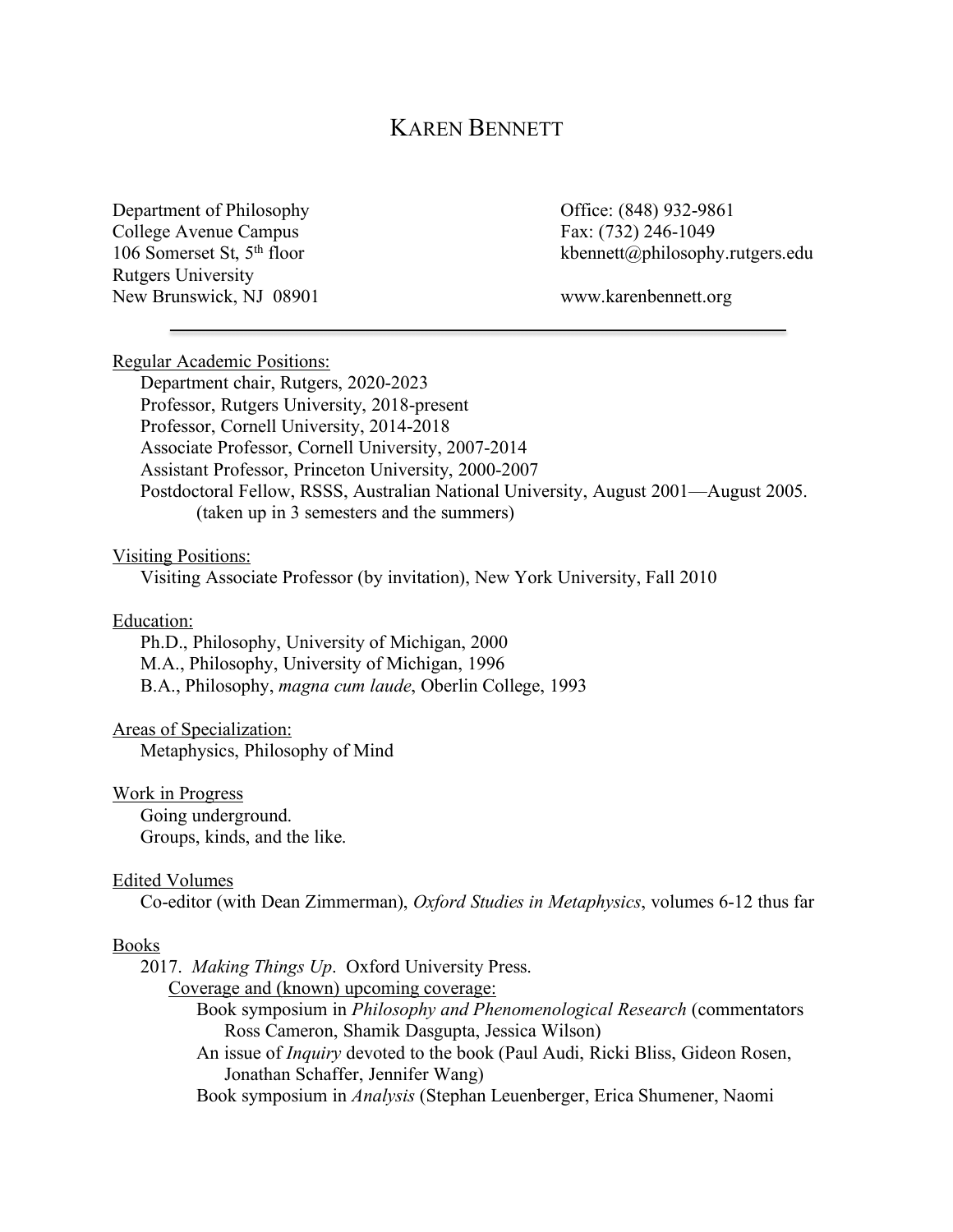Thompson)

- Author-meets-critics at the 2018 Eastern APA (critics Jason Turner and Maureen Donnelly)
- Reviewed by Thomas Hofweber in *The Philosophical Review*
- Reviewed by Louis deRosset in *Notre Dame Philosophical Reviews*
- Reviewed by Alastair Wilson in *Mind*
- Reviewed by Kris McDaniel in *The Journal of Philosophy*

#### Published and Forthcoming Papers

- Forthcoming. Why I am not a dualist. *Oxford Studies in Philosophy of Mind*, Volume 1.
- Forthcoming. Actualism. *The Routledge Handbook of Modality*, eds. Otavio Bueno and Scott Shalkowski.
- Forthcoming. Reply to Audi, Bliss, Rosen, Schaffer, and Wang. *Inquiry*.
- 2019. Precís of *Making Things Up*. *Philosophy and Phenomenological Research* 98: 478- 481.
- 2019. Replies to Cameron, Dasgupta, and Wilson. *Philosophy and Phenomenological Research* 98: 507-521.
- 2019. Precís of *Making Things Up*. *Analysis* 79: 287-289.
- 2019. Response to Leuenberger, Shumener, and Thompson. *Analysis* 79: 327-340.
- 2017. Part and whole again. *Philosophical Issues* 21: 7-25.
- 2017. Conceptual analysis and its limits. *Philosophic Exchange* 46: 1-12.
- 2017. Language, ontology, and metaphysics. *Philosophy and Phenomenological Research* 94: 466-473.
- 2015. "Perfectly understood, unproblematic, and certain": Lewis on mereology. In Barry Loewer and Jonathan Schaffer, eds., *Blackwell Companion to David Lewis*, 250-261.
- 2015. There is no special problem with metaphysics. *Philosophical Studies* 173: 21-37.
- 2013. Having a part twice over. *Australasian Journal of Philosophy* 91: 83-103.
- 2011. By our bootstraps. *Philosophical Perspectives* 25: 27-41.
- 2011. Truthmaking and casemaking. *Philosophy and Phenomenological Research* 83: 187- 195.
- 2011. Construction area: no hard hat required. *Philosophical Studies* 154: 79-104.
- 2011. Koslicki on formal proper parts. *Analysis* 71: 286-290.
- 2009. What you don't know *can* hurt you. *Philosophy and Phenomenological Research* 79: 766-774.
- 2009. Composition, coincidence, and metaontology. In *Metametaphysics*, eds. David Chalmers, David Manley, and Ryan Wasserman, Oxford University Press.
- 2008. Exclusion again. In *Being Reduced: New Essays on Reduction, Explanation, Causation*, eds. J. Kallestrup and J. Hohwy, Oxford University Press, 280-305. Reprinted (2011) in *Consciousness and the Mind-Body Problem: A Reader,* edited by Torin Alter and Robert J. Howell, Oxford University Press.
- 2007. Mental causation. *Philosophy Compass* 2: 316-337.
- 2006. Proxy 'actualism'. *Philosophical Studies* 129:2, 263-294.
- 2005. Two axes of actualism. *The Philosophical Review* 114:3, 297-326.
- 2005. Supervenience. (With Brian McLaughlin). In the *Stanford Encyclopedia of Philosophy*.
- 2004. Global supervenience and dependence. *Philosophy and Phenomenological Research* 68:3, 501-529.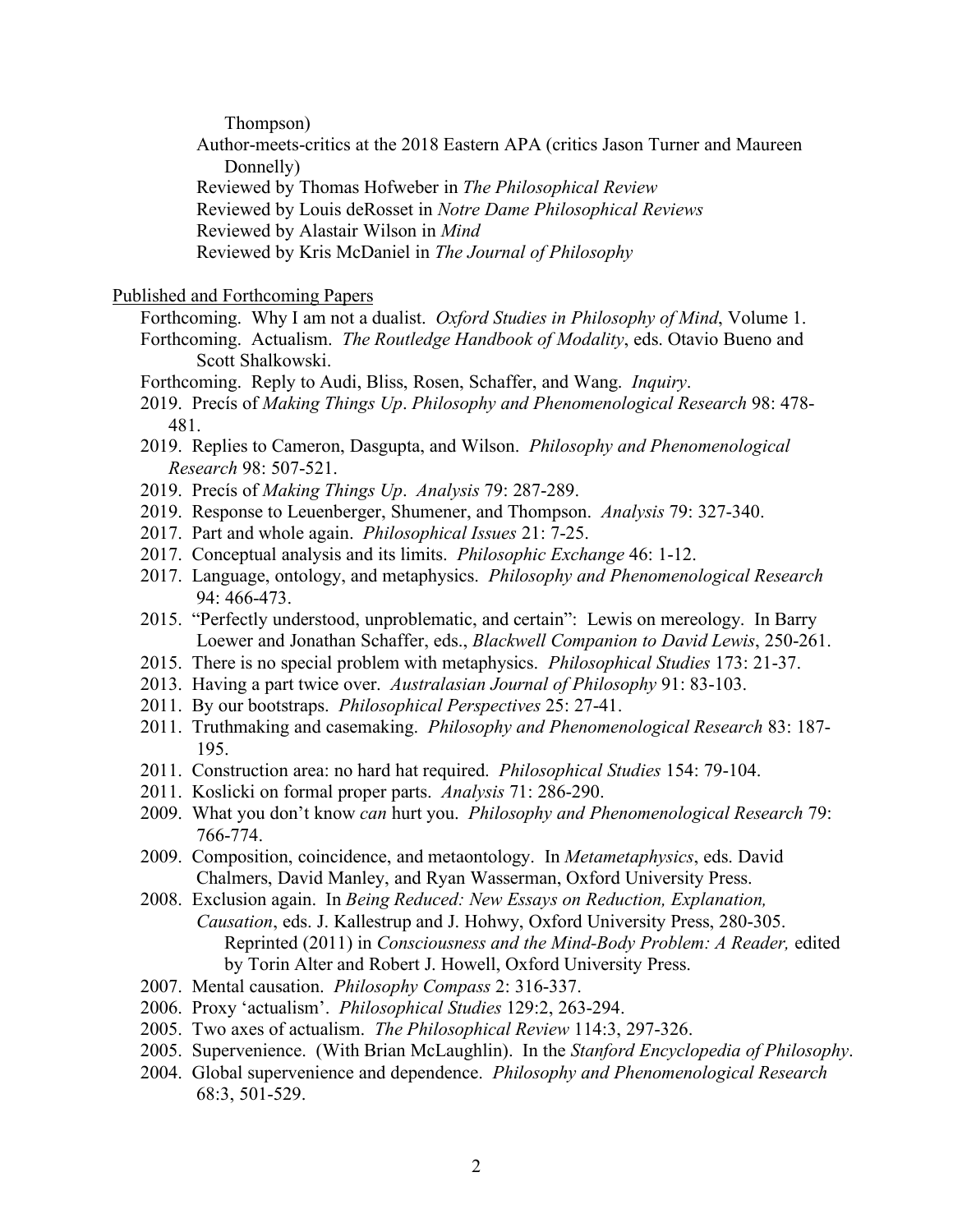- 2004. Spatio-temporal coincidence and the grounding problem. *Philosophical Studies* 118:3, 339-371.
- 2003. Why the exclusion problem seems intractable, and how, just maybe, to tract it. *Noûs* 37:3, 471-497.

# Book Reviews

- 2005. Review of *Possible Worlds*, by John Divers. *The Australasian Journal of Philosophy* 83:2, 282-285.
- 2004. Review of *How Things Persist*, by Katherine Hawley. *Philosophy and Phenomenological Research* 69:1, 230-233.
- 2003. Review of *Buffy the Vampire Slayer and Philosophy*, ed. James B. South. *Notre Dame Philosophical Reviews* (http://ndpr.nd.edu/).

Allegedly Upcoming Talks and Conference Presentations (postponed due to COVID; new dates unknown)

Hägerström Lectures, Uppsala University (Sweden), March 2020 Stanford University, April 2020 Keynote speaker at Arché Graduate Conference, May 2020 Jowett Society, University of Oxford, November 2020

Past Talks and Conference Presentations:

University of Pittsburgh, February 2020 Distinguished Philosopher-in-Residence, NYU Abu Dhabi, November 2019 Conference on Grounding (NC State), September 2019 Workshop on Philosophical Methodology, Dartmouth College, May 2019 Myro Lecture, University of California at Berkeley, April 2019 Keynote Address at Rocky Mountain Graduate Conference, March 2019 SUNY Buffalo, April 2018 Kant and Analytic Metaphysics, Toronto, April 2018 Rutgers University, March 2018 University of Vermont, March 2018 SWIP Analytic, September 2017 Keynote speaker at Australasian Association of Philosophy conference, Australia, July 2017 University of Michigan alumni conference, May 2017 Purdue University Distinguished Woman Visitor, March 2017 SOFIA conference (Mexico), January 2017 Comments on Shumener, Metaphysics at the Ranch conference, January 2017 The University of Nebraska, November 2016 Public lecture at "Center for Philosophic Exchange" at SUNY Brockport, October 2016 The Burman Lectures at the University of Umea (Sweden), October 2016 University of Massachusetts, September 2016 Keynote speaker at 2016 Geneva Graduate Conference (Switzerland), May 2016 University of Illinois at Chicago, April 2016 Kline Workshop at the University of Missouri: Ontological Commitment, March 2016 The Morris Colloquium: Metaphysics and its History (University of Colorado), March 2016 Central APA (invited symposium on fundamentality), March 2016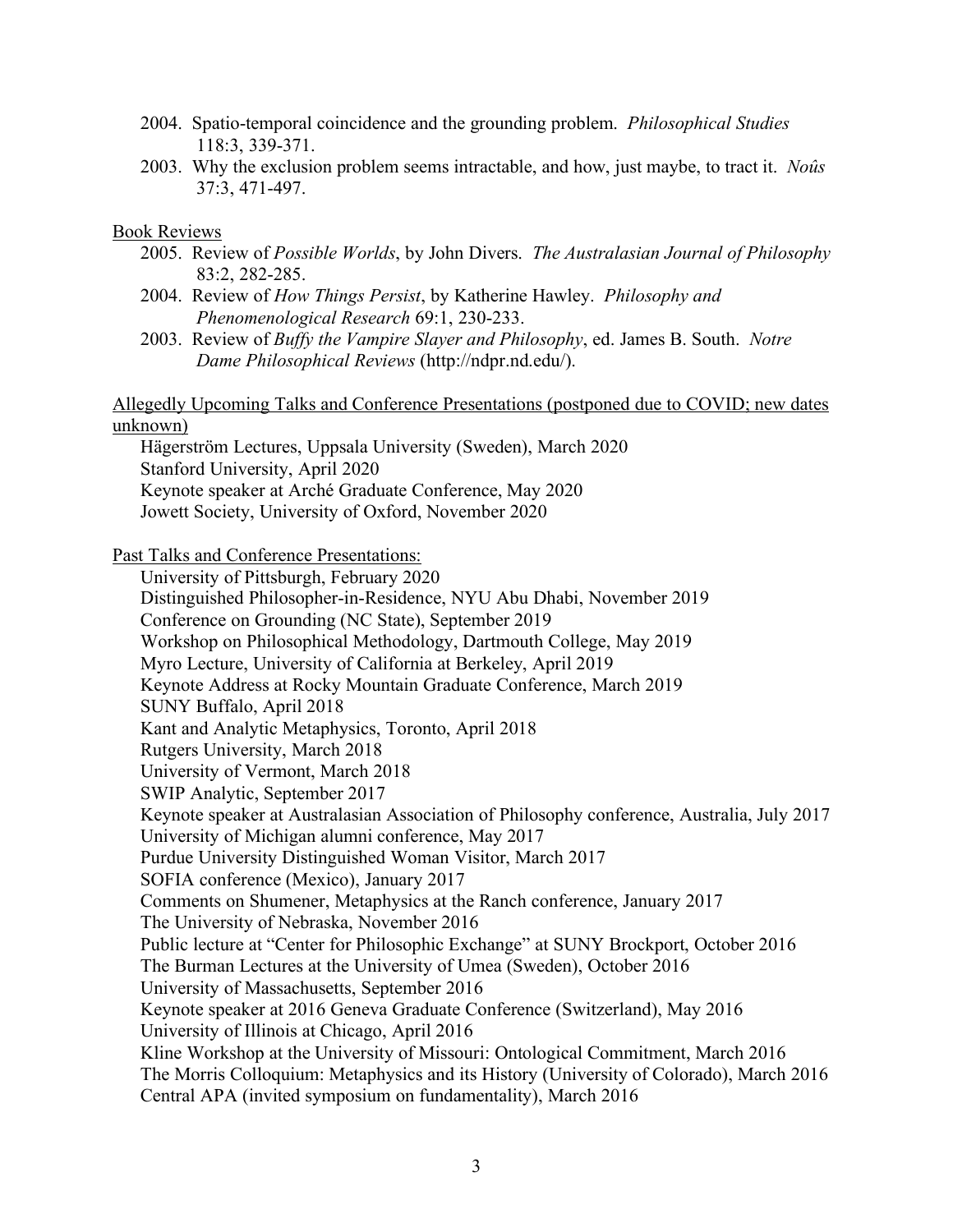University of Miami, February 2016 Southern Methodist University, November 2015 Brown University, September 2015 Comments on Amijee's "Contingentism and the PSR," 16th Annual Bellingham Summer Philosophy Conference, August 2015. University of Georgia, February 2015 University of Texas at Austin, November 2014 University of Houston, November 2014 Midwest Annual Workshop in Metaphysics, October 2014 Keynote Speaker for Creighton Club annual conference, September 2014 Networking and Mentoring Workshop for Graduate Student Women in Philosophy, Princeton University, August 2014 Daylong presentation about relative fundamentality at Metaphysical Mayhem, Rutgers University, May 2014 Comments on Rayo's *The Construction of Logical Space,* at Logical and Modal Space Workshop, NYU, April 2014 "There is no special problem with metaphysics" "World Philosophy Day" event at the University of Toronto Invited symposium, Pacific APA, April 2014 41st annual Oberlin Colloquium, May 2014 "Relative Fundamentality," Tufts University, November 2013 Chapters 1-5 of *Making Things Up*, Varieties of Metaphysical Priority workshop, University of Mainz, November 2013 "The Nonfundamental," Bridging Metaphysics and Philosophy of Physics conference, University of Rochester, September 2013 "Fundamentality and What is Fundamental," Big vs. Small Conference, University of Hamburg, Germany, June 2013 Q&A session to conclude a reading group on my book ms, Oxford University, March 2013 "There is No Special Problem about the Methodology of Metaphysics," Notre Dame, March 2013 University of Michigan, Spring Colloquium on the Methodology of Metaphysics, March 2013 "Building Fundamentality", Back at the Ranch Ontology Conference, January 2013 "Making Things Up" University of Barcelona, October 2011 University of Mississippi, November 2011 "By Our Bootstraps" CUNY Graduate Center, September 2011 University of Memphis, November 2011 University of Kentucky, March 2012 University of Wisconsin at Madison, March 2012 Comments on Amie Thomasson's "Modal Normativism: We Can Work it Out" 45th Annual Chapel Hill Colloquium, November 2011 "Naturalism and Fundamentality" Arché Conference on naturalism in metaphysics, October 2011 "Kripke's Paradox"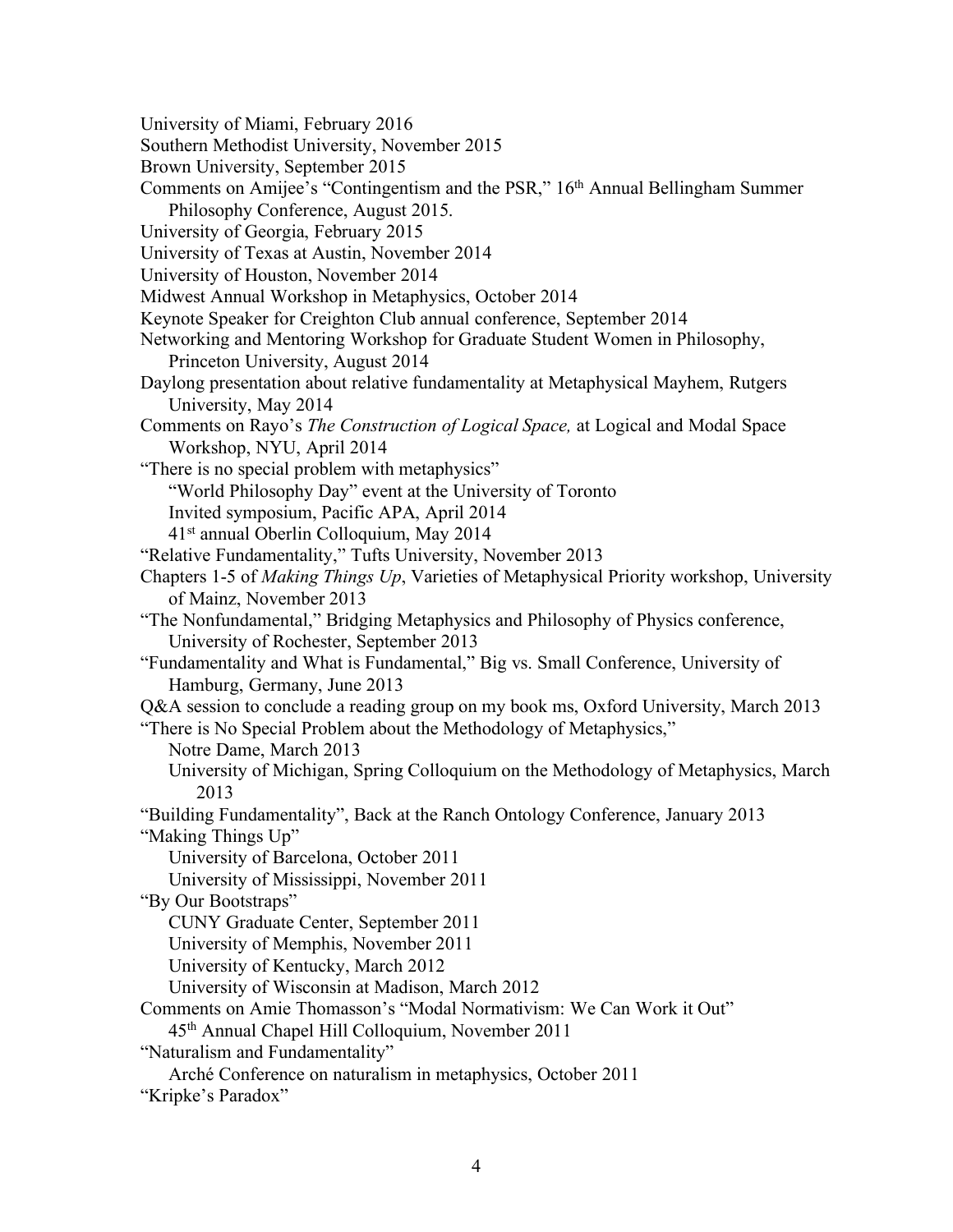Conference at CUNY Graduate Center celebrating the publication of Kripke's *Philosophical Troubles*, September 2011 "Building and Causing" Stanford University, April 2011 University of Rochester, April 2011 University of Missouri, March 2011 USC, February 2011 MIT, February 2011 NYU, October 2010 Rutgers, October 2010 NC State, October 2010 University of Massachuetts, November 2010 "How Philosophers Think about the Meaning of Life" Public lecture at the 92nd Street Y, March 2011 Reply to Robert Brandom's "Modal Expressivism and Modal Realism" NYU Issues in Modern Philosophy Conference, November 2010 "Construction Area: No Hard Hat Required" Bellingham Summer Philosophy Conference, August 2010 "Flavors of Fundamentality" Invited paper at RSSS Fundamentality Conference, ANU, July 2010 "Fundamentality" Full day seminar-style presentation at the Metaphysical Mayhem, Rutgers University, May 2010 "How Philosophers Think about the Meaning of Life" Invited public lecture at the One Day University, April 2010 "Of Motorcycles and Mereology" Author-meets-critics session on Kathrin Koslicki's *The Structure of Objects*, Pacific APA, March 2010 "The Ordinary and the Fundamental" Invited paper at Ordinary Objects Conference, Auburn University, February 2010 "Putting Things Together" Perspectives on Ontology Conference, University of Leeds, UK, September 2008 Keynote Address to Columbia-NYU Graduate Conference, March 2009 Indiana University, March 2009 Notre Dame University, March 2009 Brown University, September 2009 University of Konstanz, November 2009 "Construction Area: No Hard Hat Required" Invited symposium on ontological emergence, Central APA, February 2009 Mellon Metaphysics Workshop, May 2009 "Thomasson's *Ordinary Objects*" Author meets critics session, Eastern APA, December 2008 Comments on Jonathan Schaffer's "The Internal Relatedness of All Things" Bellingham Summer Philosophy Conference, August 2008 "Metametametaphysics" Invited symposium, Eidos group, University of Geneva, Switzerland, July 2008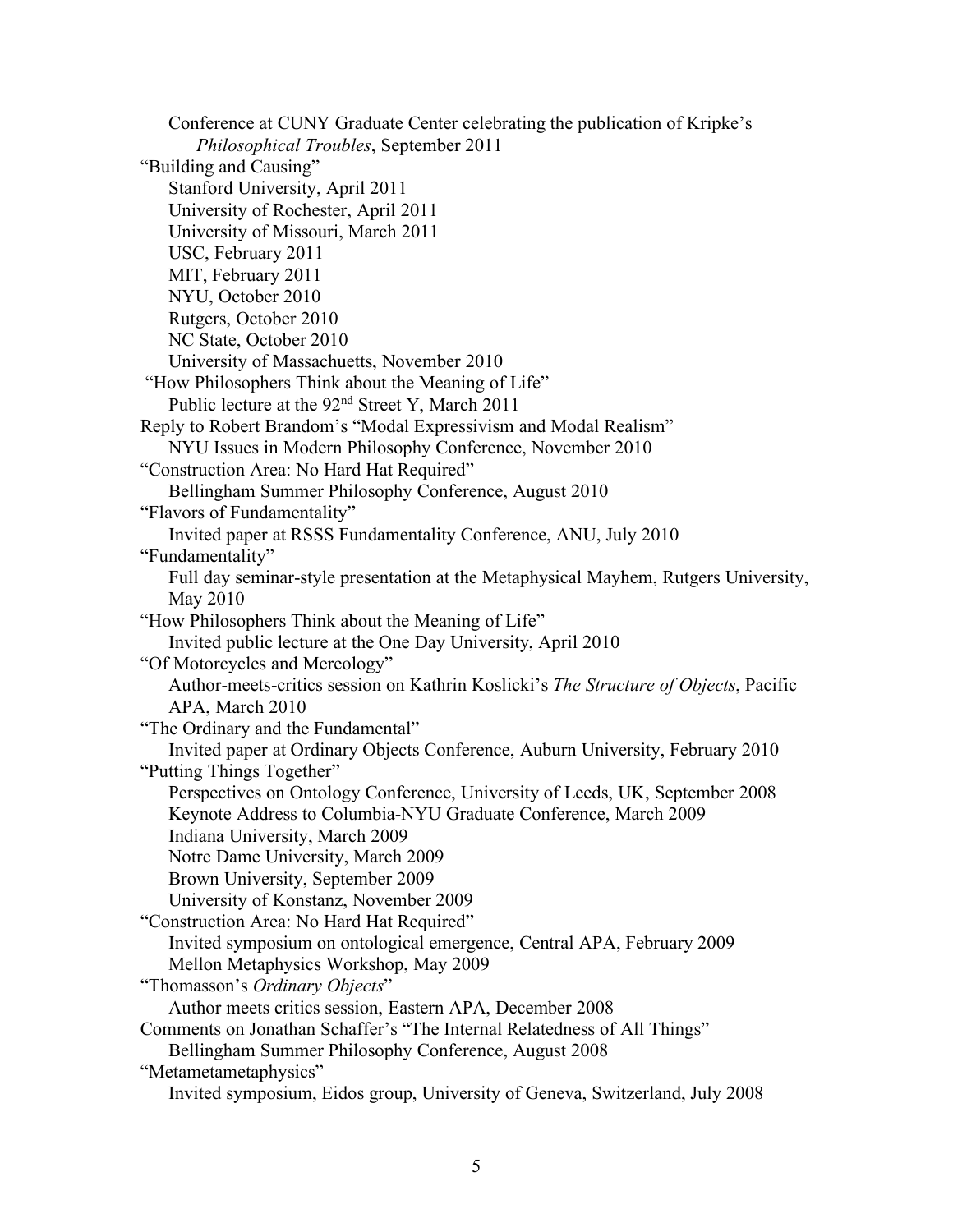Invited symposium, Southern Society for Philosophy and Psychology, March 2008 "Maybe Sometime" University of Toronto, February 2008 Jowett Society, Oxford University, October 2007 Syracuse University, November 2007 "New Thoughts on Mental Causation" Syracuse Mental Causation Workshop, December 2007 "Eternalist Actualism" Keynote address at the University of Texas Graduate Conference, April 2007 Comments on Michael Nelson's "The Contingency of Existence" Invited symposium, Pacific APA, April 2007 Comments on Thomas Hofweber's "Ontology as a Philosopher's Project" Inland Northwest Philosophy Conference, March 2007 "Two Causal –isms" NYU Causation Conference, La Pietra, Italy, June 2006 Comments on Eric Hiddleston's "The Reductivist's Troubles with Mental Causation" Invited symposium, Pacific APA, March 2006 "Why I am Not a Dualist" Mt. Holyoke College, April 2007 University of North Carolina at Chapel Hill, January 2007 Cornell University, December 2006 University of Michigan at Ann Arbor, December 2006 University of Utah, November 2006 Metaphysics of Science Workshop, Birmingham, UK, June 2006 UC Vermont, April 2006 UC Davis, April 2006 Columbia University, March 2006 Harvard University, October 2005 University of Pennsylvania, November 2005 Brown University, December 2005 Australasian Association of Philosophy Meetings, July 2005 "Exclusion Again" Reed College, February 2006 Comments on Cian Dorr's "Numbers and Electrons" Eastern APA, December 2005 "Composition, Coincidence, and Metaontology" University of Colorado at Boulder, December 2006 Ohio State University, October 2006 Washington University in St. Louis, October 2006 Arizona Ontology Conference, Tucson, January 2006 Metametaphysics Conference, ANU, July 2005 CUNY Graduate Center, February 2005 Oberlin College, February 2005 NYU Mind and Language Seminar, April 2005 Invited symposium on metaontology, with Stephen Yablo and Eli Hirsch Eastern APA, Dec. 2004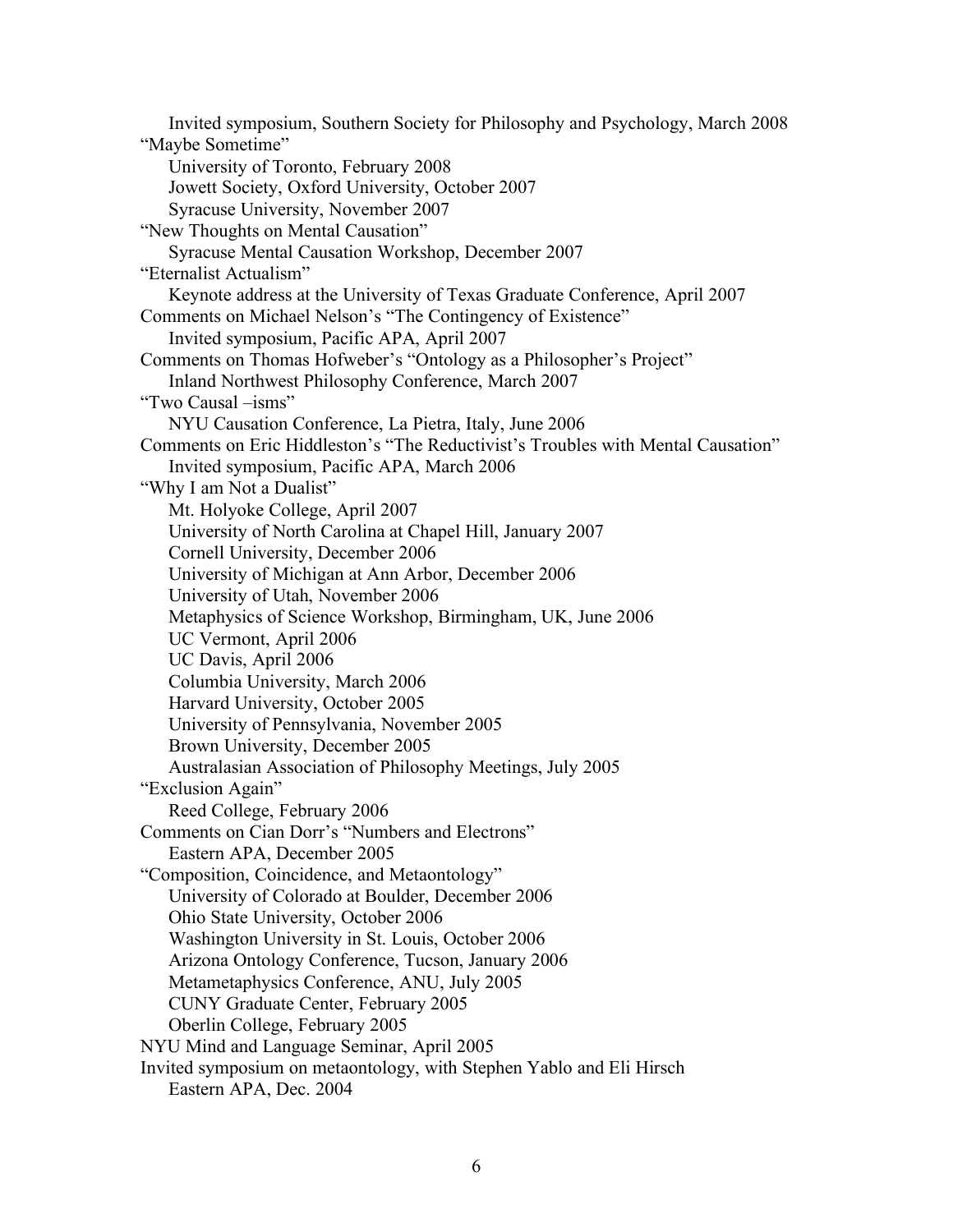"Metametaphysics" University of Melbourne, October 2004 "Exclusion Again" Conference on 'Descrying the World in Physics', Rutgers, April 2005 Australasian Association of Philosophy Meeting, July 2004 Macquarie University Mental Causation Workshop, September 2004 Comments on Carolina Sartorio's "On Causing Something to Happen in a Certain Way without Causing it to Happen" Bellingham Summer Philosophy Conference, August 2004 "Exclusion Again: Poison Pills and Placebos" NAMICONA conference on Mental Causation, Aarhus University (Denmark), May 2004 "Metametaphysics" (early version) Brown University, March 2004 Invited symposium on Michael Jubien's "Analyzing Modality" Pacific APA, March 2004 Comments on Dean Zimmerman's "Presentism and a Timelessly Eternal Deity" Keynote session, New Jersey Regional Philosophy Conference, November 2003 "Two Axes of Actualism" MIT, October 2003 Keynote Address at Princeton-Rutgers Graduate Student Conference, April 2003 Monash University, April 2002 Response to Jessica Wilson's "The Many in One Problem" Bellingham Summer Philosophy Conference, August 2002: "How Not to Be an Actualist" RSSS, Australian National University, February 2002 "Why the Exclusion Problem Seems Intractable, and How, Just Maybe, to Tract It" New York University, April 2001 "Token Dualism and Causal Competition (or, Mental Causation Yet Again)" Metaphysical Mayhem V, August 2000 "On Differing Modally" Cornell University, Stanford University, The University of Texas at Austin, The University of Florida at Gainesville, Pomona College, The University of Southern California, University of Massachusetts at Amherst, Arizona State University, Jan-Feb 2000. Comments on Robert Allen's "The Necessity of Identity" APA Central Division Meeting, May 1999 Response to Jaegwon Kim's "What is Naturalism?" 16th Annual University of Michigan Spring Colloquium, March 1997 Courses Taught Undergraduate: Introduction to Philosophy, Introduction to Metaphysics, Intermediate Metaphysics, Freshman Writing Seminar: Philosophy Through Science Fiction,

Philosophy of Mind, Philosophy and Everyday Life, undergraduate

Graduate: seminars on social ontology, determination, fundamentality, mereology and priority, metametaphysics, objects, modality, metaphysics of mind, contemporary dualisms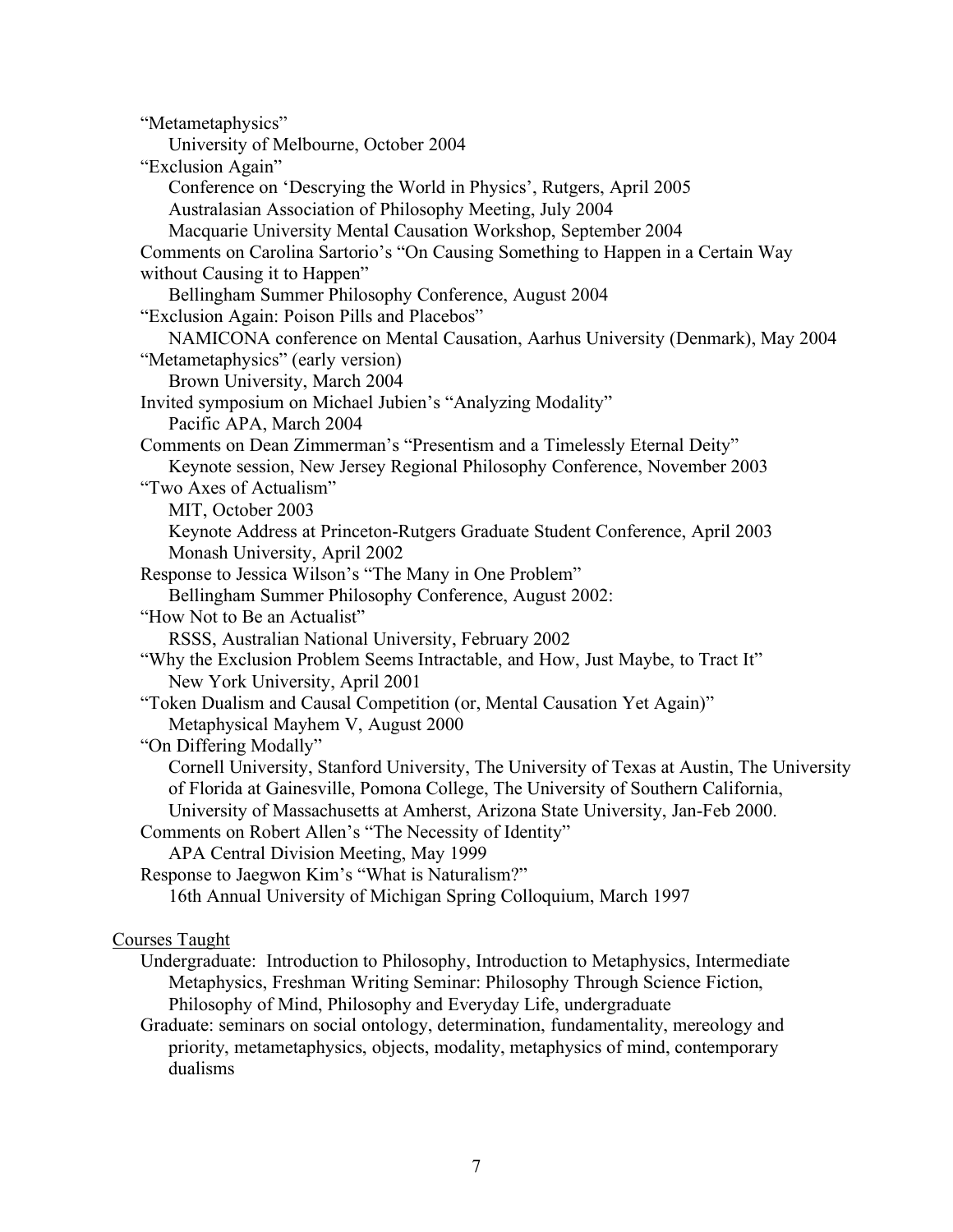#### Ph.D. students (post-coursework students only; either chair or minor member)

At Rutgers:

Chris Fruge Zach Kofi Dee Payton Ezra Rubenstein Isaac Wilhelm

# At Cornell:

In progress: Dean Davee

Augie Faller, defended April 2020 Chad McIntosh, defended April 2020 Vivek Mathew, defended September 2019 Zeyu Chi, defended July 2019 Fran Fairbairn, defended July 2019 Nate Meyvis, defended April 2017 David Kovacs, defended May 2016 Andrea Viggiano, defended July 2016 Daniel Murphy, defended July 2015 Eric Rowe, defended July 2015 Ian McKay, defended August 2014 Stephen Mahaffey, defended December 2013 Zachary Abrahams, defended October 2012

## At Princeton:

Paul Audi, 2007. Colin Klein, 2006. Stephan Leuenberger, 2006.

# Honors and Awards:

Robert and Helen Appel Fellowship for Humanists and Social Scientists (Cornell), 2008 For excellence in both teaching and research. John Dewey Prize, 2000 For excellence in undergraduate teaching in the Michigan Philosophy Department Graduate Student Mentor, 1999-2000 In charge of training first-time teaching assistants in the Michigan Philosophy Dept. Rackham Pre-Doctoral Fellowship, 1997-1998 University-wide competition Charles Stevenson Award, 1997 Awarded annually for the best candidacy dossier submitted to the Michigan Phil. Dept. Mellon Fellowship, 1997

Marshall Weinberg Summer Fellowship, 1996

# Service to the Philosophy Department

At Rutgers: